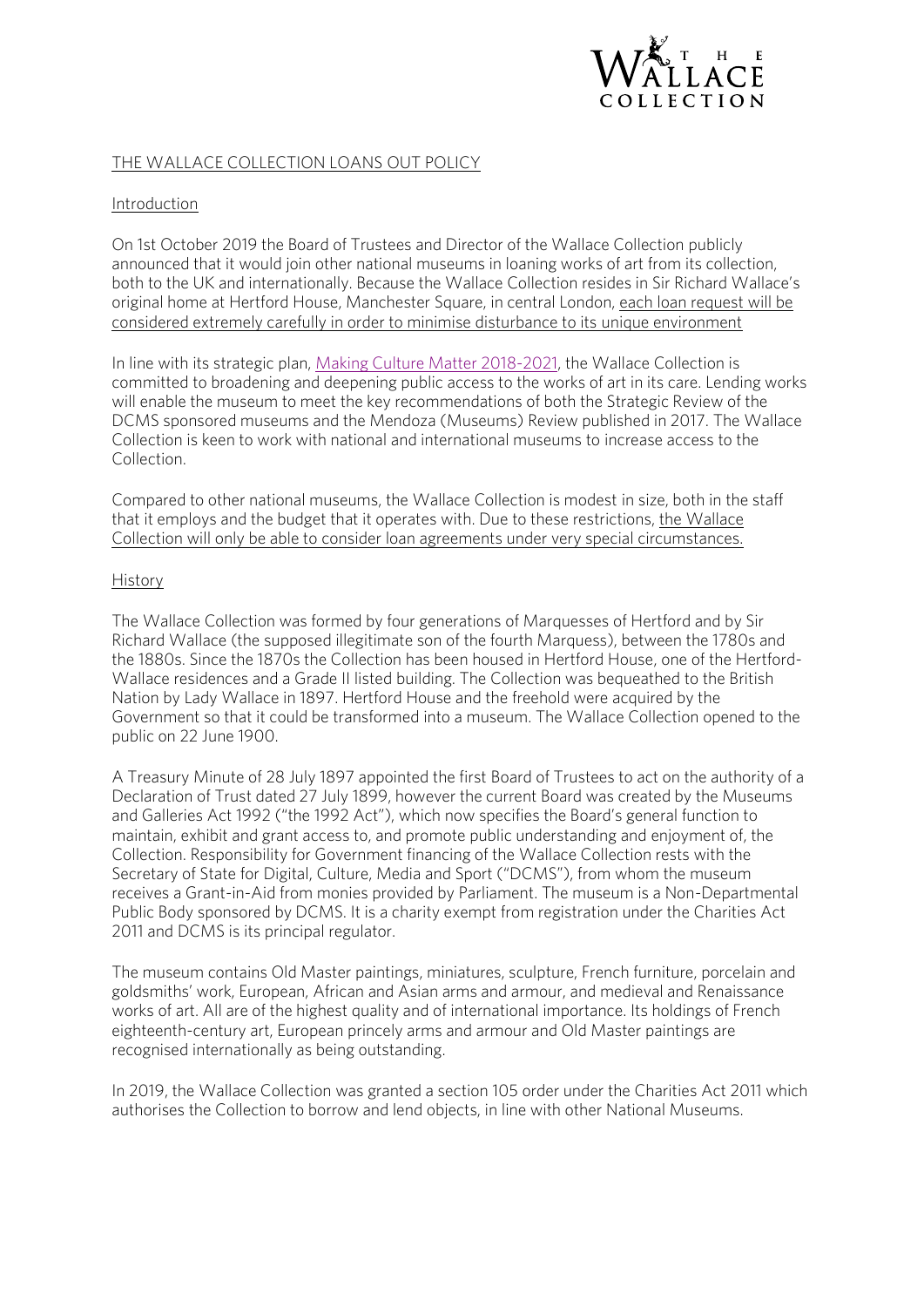## The Wallace Collection Loans Out Police Collection Loans Out Police Police Collection Loans Out Police Collection Loans Out Police Collection Loans Out Police Collection Loans Out Police Collection Loans Out District Colle

# $1.5$  Background

 $1.11$  This police computed the temporary loan of a state  $\frac{1}{2}$  of  $\frac{1}{2}$  and  $\frac{1}{2}$  and  $\frac{1}{2}$  and  $\frac{1}{2}$  and  $\frac{1}{2}$  and  $\frac{1}{2}$  and  $\frac{1}{2}$  and  $\frac{1}{2}$  and  $\frac{1}{2}$  and  $\frac{1}{2}$  and  $\frac{1}{2}$  time for the purpose of exhibition.

I.2 In 2017, after consulting man Dome (the Mallace Consulting principal regulator) the Charity<br>Commission granted an Order under section 105 of the Charities Act 2011 to authorise the lending Commission granted and the following powers are vested in the Board of Trustees. of objects for exhibition and the following powers are vested in the Board of Trustees:

1.2.1 "Being satisfied that it is expedient in the interests of the Charity that it should do so, the Commission authorises the Charity: Commission authorises the Charity:

 $\overline{\phantom{a}}$ (1) to lend any objects in the Charity's collection (whether the loan is for purposes of public United Kingdom or not) provided that in deciding whether or not to lend an object, and in  $U$  determining the time for which and the conditions subject to which an object is to be lengther determining the time for which and the conditions subject to which an object is to be lengther  $\frac{d}{dt}$ the Charity:

(a) shall give special consideration to the request for the loan of an object for public

(b) subject to that, shall have regard to the interests of students and other persons visiting the Charity's collection, the sustainability of the prospective borrower, the purpose of the Ioan and the physical condition and degree of rarity of the object and purpose of the loan and the physical condition and degree of rarity of the object and degree of  $\sim$ any risk to which it is likely to be exposed.

#### 2. Principles

2.1. The Wallace Collection will make loans for the following reasons:

2.1.1, to increase national and international access to the Collection 2.1.1. to increase national and international access to the Collection

2.1.2. to broaden and deepen knowledge and further scholarship about the Collection

2.1.3. to support the strategic objectives of the Wallace Collection, including staging significant loaned exhibitions significant loaned exhibitions

2.1.4 to increase national and international reach and develop special partnerships

and the Collection aims as far as possible to respect the integrity of the Collection, and therefore in  $\alpha$  considering requests for loans from the Collection the following annies: 2.2. Visitors to the Wallace Collection expect to see our best celebrated masterpieces on display considering requests for loans from the following applies:

2.2.1. special attention will be paid to avoid loaning objects which have been deemed by the Board of Trustees to be of particular importance, including those of greatest significance and those of most importance to the Collection's audiences. and those of most importance to the Collection's audiences.

 $\frac{1}{2}$  and  $\frac{1}{2}$ . The past to an institution within this period in exceptional circumstances lent again within this period in exceptional circumstances.